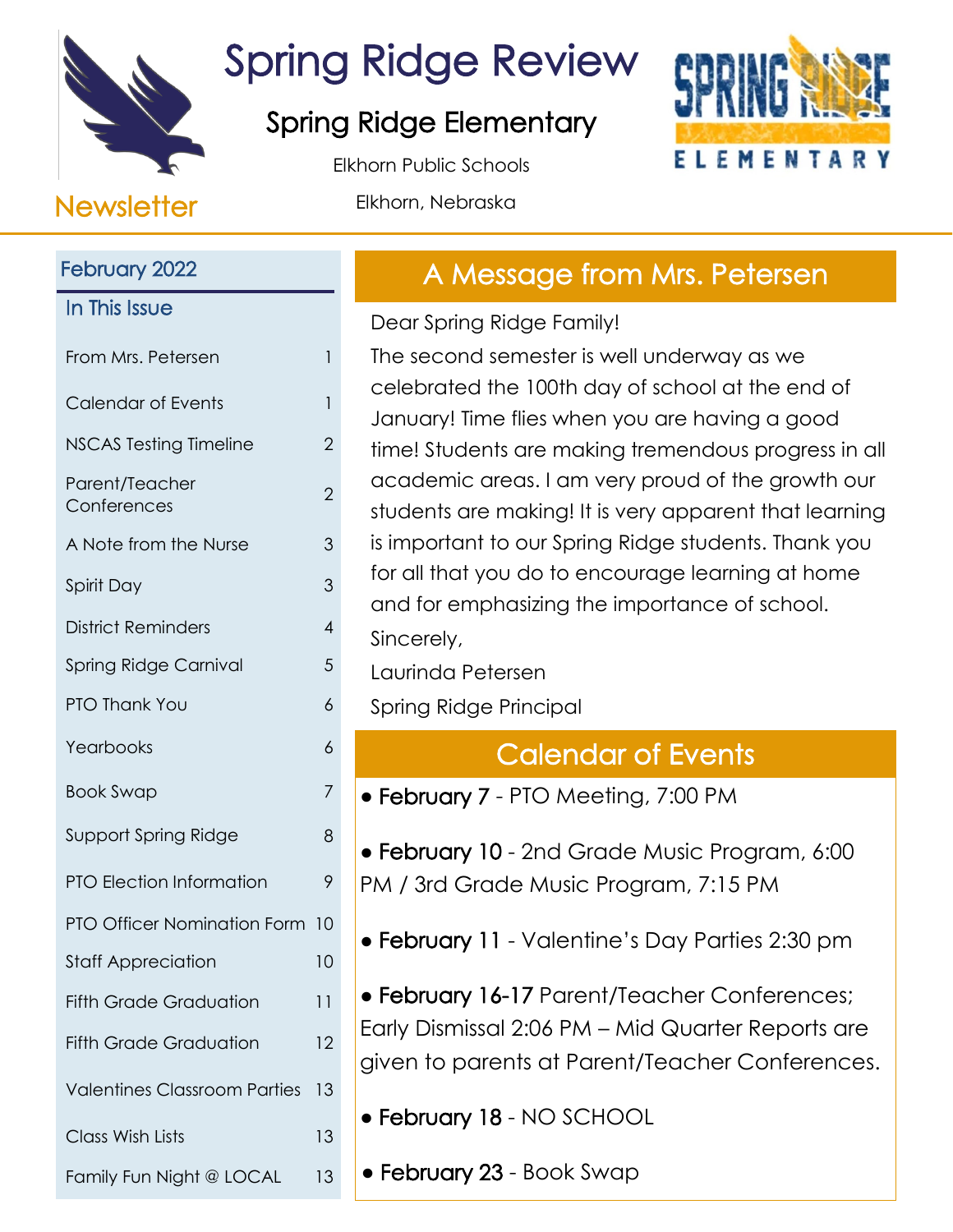



#### Parent/Teacher Conferences

February 16 and 17 are Parent/Teacher Conferences. We will once again be using the online scheduler, Pick-A-Time, to schedule PT Conferences just like we have last fall and the year before. A handout was sent home with students on January 21st explaining this process. Parents were also sent an email with this information.

The online scheduler will open for you to sign up at 10 AM on Tuesday, February 1st and it will close at 11:59 PM on Sunday, February 13th. If you have any questions, please contact the Spring Ridge Office at 402-637-0204. There is an early dismissal on both February 16 and February 17 at 2:06 PM with NO SCHOOL on Friday, February 18th.

#### NSCAS Testing Timeline

All students in grades three through eight, as well as 11th grades, will take part in NSCAS (Nebraska Student Centered Assessment System). Results from the NSCAS will be used to identify strengths and areas of need across the district, as well as for each individual student. It is important that your student(s) be present during these assessments in order to get an accurate snapshot of their level of mastery in relation to state standards.

These results will also allow our teaching staff to guide classroom instruction based on areas of need. Listed below are the scheduled dates for the NSCAS assessments at Spring Ridge. Please be mindful of these dates when scheduling appointments, vacations, etc. If you have any questions regarding NSCAS assessments or scheduled testing dates, please feel free to contact Laurinda Petersen at 402-637-0204.



**MATH CONDING A SEAS Reading & Math for 3rd through 5th Grade Students &**  NSCAS Science for 5th Grade Students is scheduled during the weeks of March 28-April 29.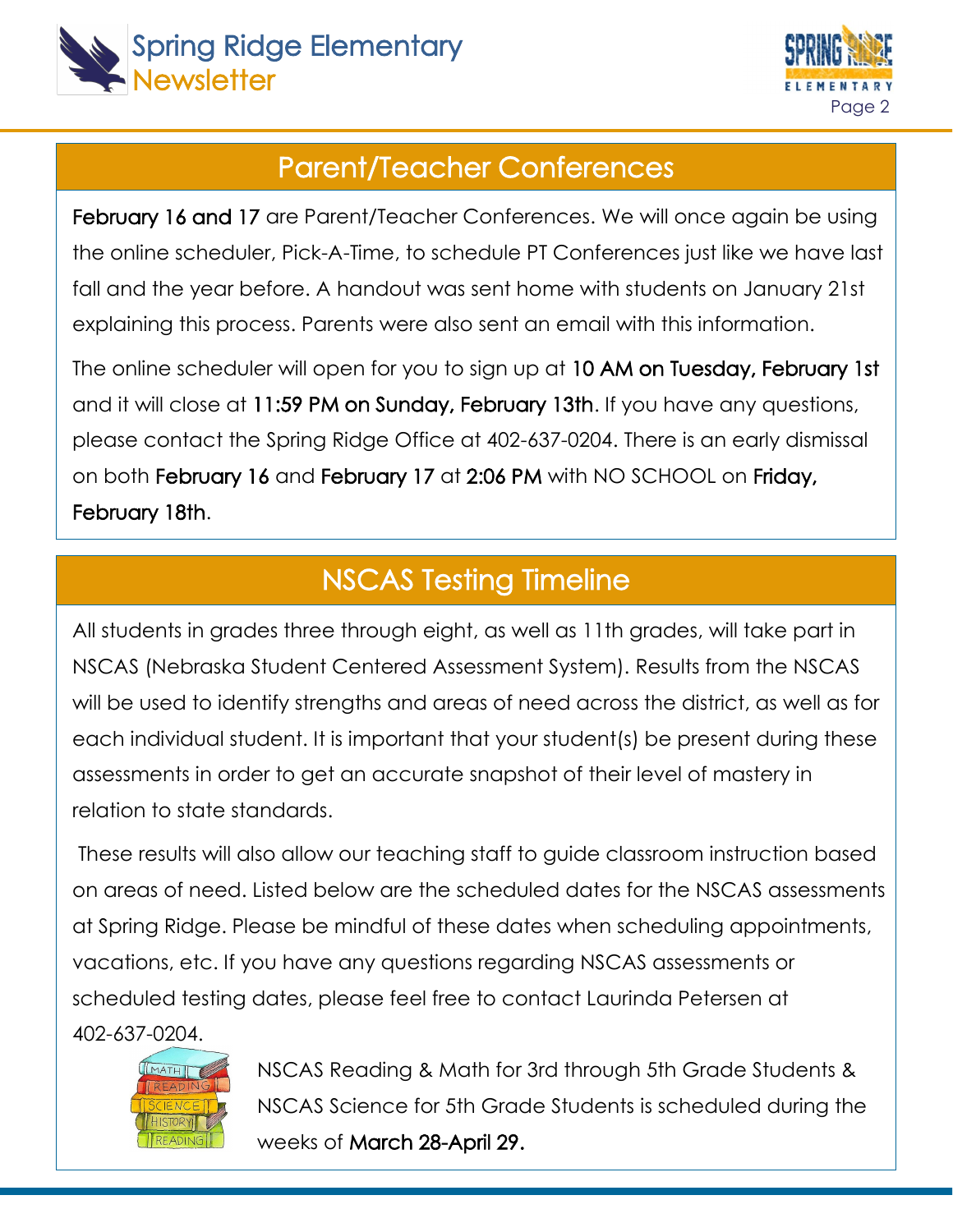



## A Note from the Nurse



A Note from the Nurse…

- If you received a health screen referral letter within the last few months please visit the appropriate medical professional and have them complete the bottom portion of the letter and return it to school with your child.
- Please remember to send a couple of clean face masks to school with your child each day (one to wear and one in case the other one gets dirty or breaks during the day.)
- Please notify the office if your student has had an exposure to someone with COVID-19 and follow district guidelines if your student has had an exposure or is symptomatic. We want to continue to do our best to keep our students and staff as safe and healthy as possible. Here is the new [Response to COVID-19 Guidance January 2022](https://docs.google.com/document/d/1MAEeCXVeT1pbpygJ0ssXGwtnIUdEBlwh2H6WLSuKIfI/edit) from the Elkhorn Public Schools website.
- It's not too early to start scheduling your school physicals! Students who will be entering Kindergarten in the fall or who are new students from out of state, will need to submit a physical exam and vision exam (including test for strabismus, amblyopia, and acuity) dated on or after February 17, 2022. In addition, students will need a current immunization record including the Kindergarten booster shots. Here is the [Summary of the School](https://dhhs.ne.gov/Immunization/School-Summary-RR-English.pdf)  [Immunization Rules and Regulations](https://dhhs.ne.gov/Immunization/School-Summary-RR-English.pdf)

Thank you!

Elizabeth Page, RN, BSN epage@epsne.org

## We've Got Spirit, Yes We Do!

REMEMBER: FRIDAYS are Spirit Day!

Encourage your children to wear their Spring Ridge apparel on Fridays to show their school spirit. If your child doesn't have any Spring Ridge apparel, our school colors are blue and yellow. Students can also just wear clothing that is blue and/or yellow to show their Spring Ridge spirit on Fridays. Thank you for your support!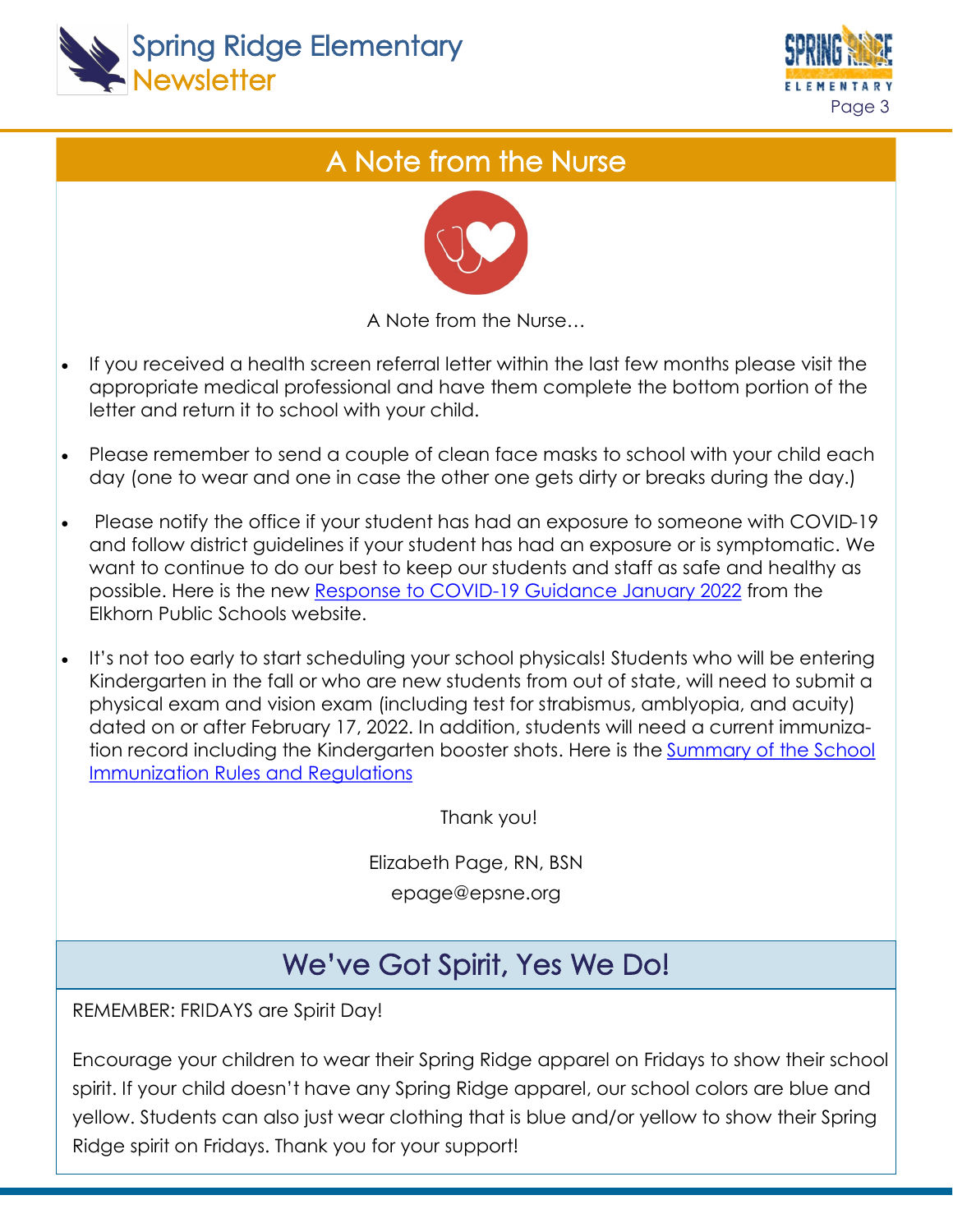



# **SELKHORN District Reminders**

FEBRUARY 2022

#### **SchoolMessenger Alerts**

Both the EPS District and individual buildings regularly use a parent messaging system called SchoolMessenger to send emails and phone calls to parents, including monthly information about building happenings, as well as school closings. If you did not receive a phone call and an email regarding our most recent School Cancellation, please reach out to your building secretary.

SchoolMessenger also allows recipients to "unsubscribe" from its mailing list; please understand that by "unsubscribing" you are completely removing your email address from ALL lists, including both District and building specific emails. If you have previously unsubscribed and would like to begin receiving emails again, please let your building secretary know.

#### **Smart Gen Society Social Media Resources**

SmartGen Society, a local organization focused on bringing preventative and proactive measure to offset negative implications of social media use in youth, has created several informative resources on frequently-used apps.

Click on each link below to view the details. Smart Gen Social Media Planning for Families Smart Gen Society Social Media Break **Smart Gen About TikTok** Smart Gen About Snapchat Smart Gen About Instagram Smart Gen About Discord

For additional information about Smart Gen Society, please visit https://www.smartgensociety.org/

Elkhorn Public Schools Policy 507.13-Internet Safety Policy was written in campliance with the Children's Internet Protection Act. Tech Sayy Parent tips are intended to inform and educate parents of technology that may be quailable to their students. This may feature apps that areeducational as well as those that may be a cause for concern to parents.

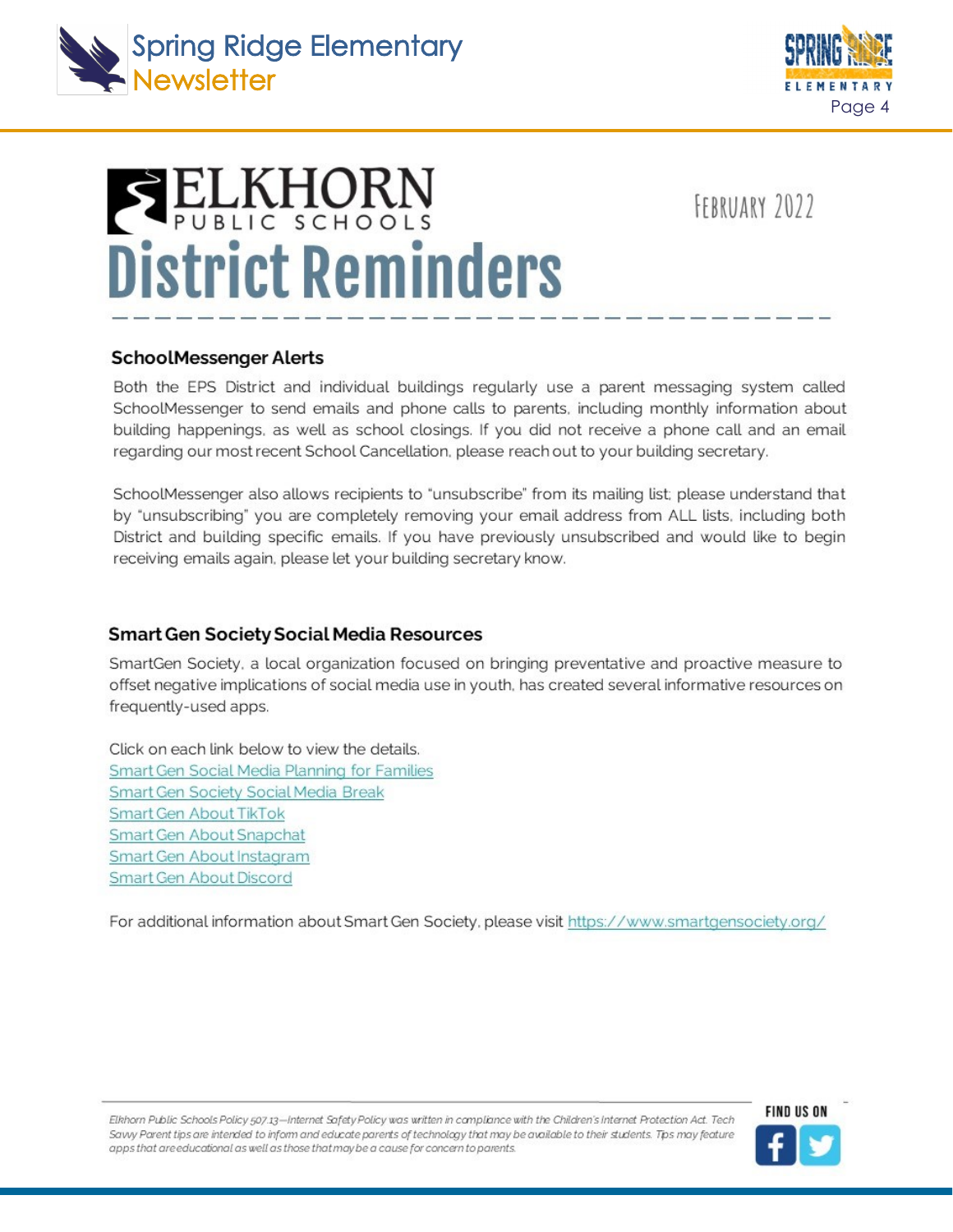



## **Save the Date!** SPRING RIDGE CARNIVAL FRIDAY, MAY 13, 2022 | 5 - 8 pm

#### Food, Inflatables, Games, Prizes & Raffle

For more information contact Maggie Holmes and Angie Grote SpringRidgeCarnival2022@gmail.com

## **CARNIVAL RAFFLE**

#### Each year the raffle committee works hard to find great prizes for the Spring Ridge Carnival, but we need your help!

We are seeking donations from business owners and/or interested families. If your business or your family would like to make a donation you can do that by:

1) Emailing SpringRidgeCarnival2022@gmail.com

2) Sending a check to school in an envelope marked Carnival Raffle Donation, Attention: Maggie Holmes & Angie Grote. Please have your check made out to Spring Ridge PTO.

Monetary donations are easiest for us to work with, but if your business or family would prefer to donate an item, we would be happy to give you a few suggestions. Donors of \$100 or more will have their business logo or family name displayed on our raffle table.

Thank you for your consideration. We look forward to this year's raffle being another BIG success!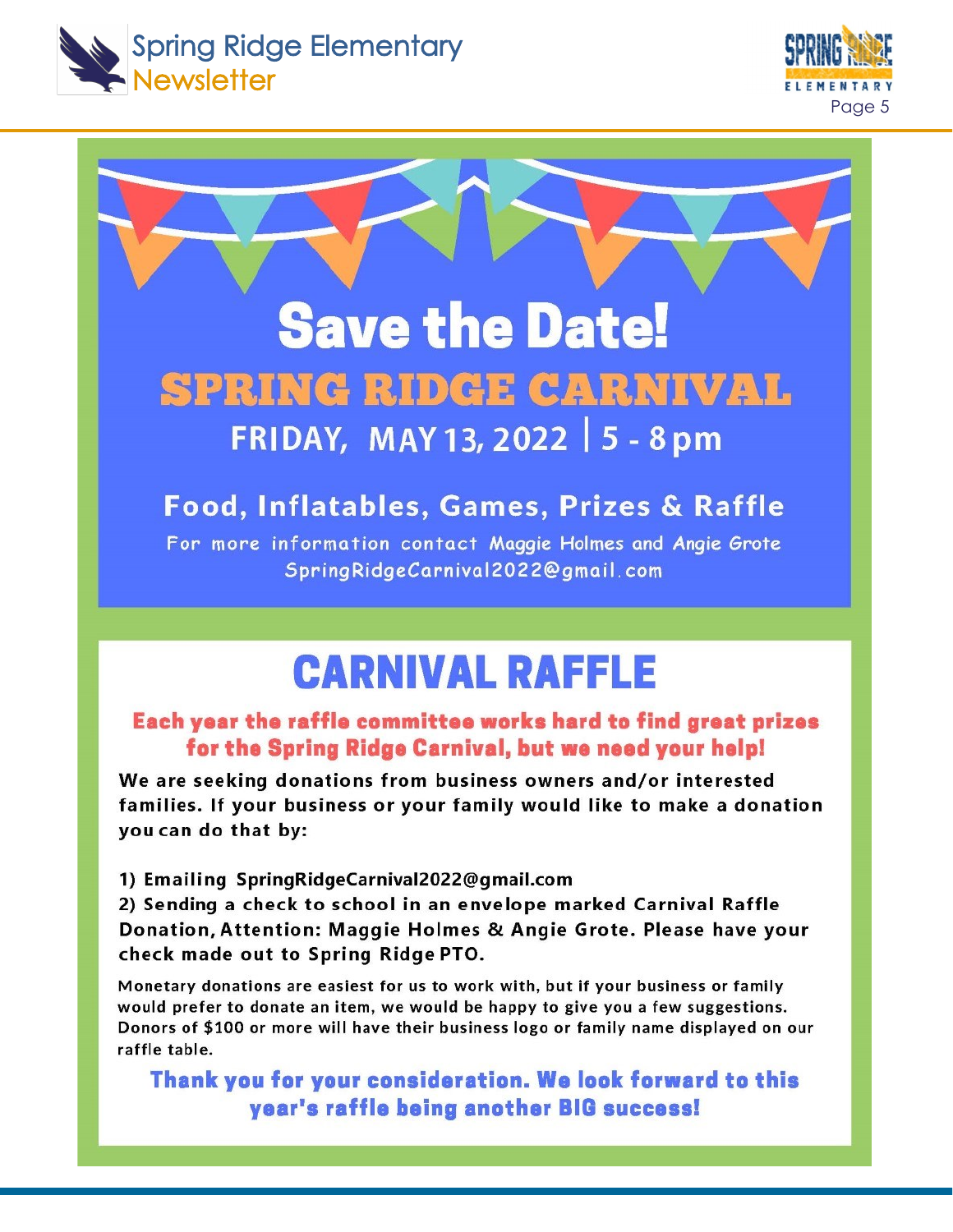



#### Stay Connected with Spring Ridge's PTO

Website: [www.springridgepto.com](http://www.springridgepto.com/)

Facebook: Spring Ridge Elementary PTO

Email: [springridgeelementarypto@gmail.com](mailto:springridgeelementarypto@gmail.com)

#### 2021-2022 Spring Ridge PTO

Mandira Khanna - President Angela Fisher - Co-Vice President Marie Troya - Co-Vice President Sara Bartruff - Treasurer Antara Gabinet - Secretary

### THANK YOU!

A huge shout out to Angela Fisher and Marie Troya for a flawlessly planned and executed Bingo 4 Books event and a fun Family Fun Night at Spin! Pizza. Julie Oelke for her support the day of B4B. Thank you to Tami Candy and Leslie Stubbendieck for once again showing our faculty and staff our appreciation with a yummy treat from Nothing Bundt Cakes! Angela Fisher for the motivational posters that welcomed our students back from break. As we head into the second half of the school year, we want to want to send big thank you's to Karamie Vala for sharing great information through our Facebook page, to Kristen Kelley for managing our Spring Ridge PTO web page, and Cassi DeAngelis for her amazing work on this newsletter!

#### **Yearbooks**

#### YEARBOOK - ONLINE ORDERING NOW OPEN!!

HOW TO ORDER: 1. Go to <https://store.shopyearbook.com/springridge>

2. Click "Sign In" on the upper right corner of the screen to login or create an account.

3. Click "SELECT" under the image of a 21-22 yearbook on the main store screen

4. Enter student information. For more than one student click "Add new Student". Click "Continue"

5. Enter the number of yearbooks you want to order for each student, click "Continue".

- If you are ordering for more than one student you must choose the number of yearbooks to be ordered for EACH student. This ensures that each yearbook is delivered to the correct classroom at the end of the year.

6. Review your order (make sure each student has the correct quantity)

7. Fill out payment info to complete your purchase. Click "Place Order" - A confirmation email will be sent from support@picabooyearbooks.com

#### NOT SURE IF YOU'VE ALREADY ORDERED?

Sign in on the website listed above and select the 21-22 yearbook. On the landing page for your account it will show the names of students and the current order for each student. If you need to order additional yearbooks you can do that from this page following the directions above.

QUESTIONS? email springridgeyearbook@gmail.com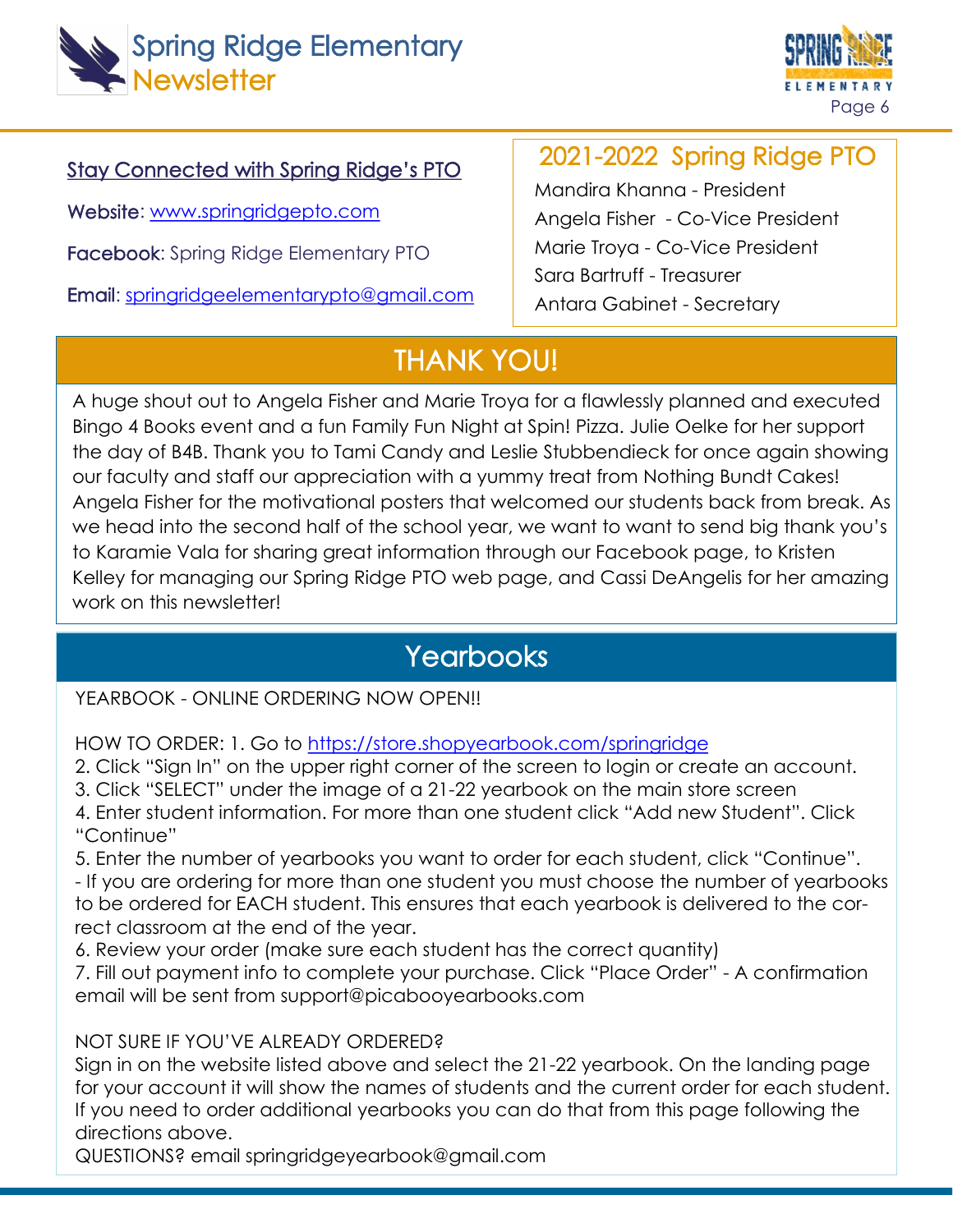



#### Book Swap



Back by popular demand!

We are so excited to announce that that book swap is back this February! This is such an anticipated event for our Spring Ridge Eagles that we are ecstatic to know it is back again.

Spring Ridge Book Swap will be held on February 23rd

We need books for ALL readers- this includes picture books and chapter books!

New to Spring Ridge? Here are the details!

· February 14th - 18th: Collection Week! A box will be in the front vestibule to drop off your student's donated books. Please mark one book with painter's tape and add your child's name and their teacher. This year, all students who donate will get to swap for 3 books.

· February 23rd: Book Swap Time! Kids will get to go shop the swap- all books will be laid out in the book swap room for kids to pick and choose something new to them. Any kid who has donated books to the book swap will get to swap for 3 books.

To ensure that all children who donate can pick out 3 books please try to donate at least 3 books, if possible. Donate as much as you can! This is a great way to start some spring cleaning!

Questions? Contact Maggie Brockmann at maggie.brockmann7@gmail.com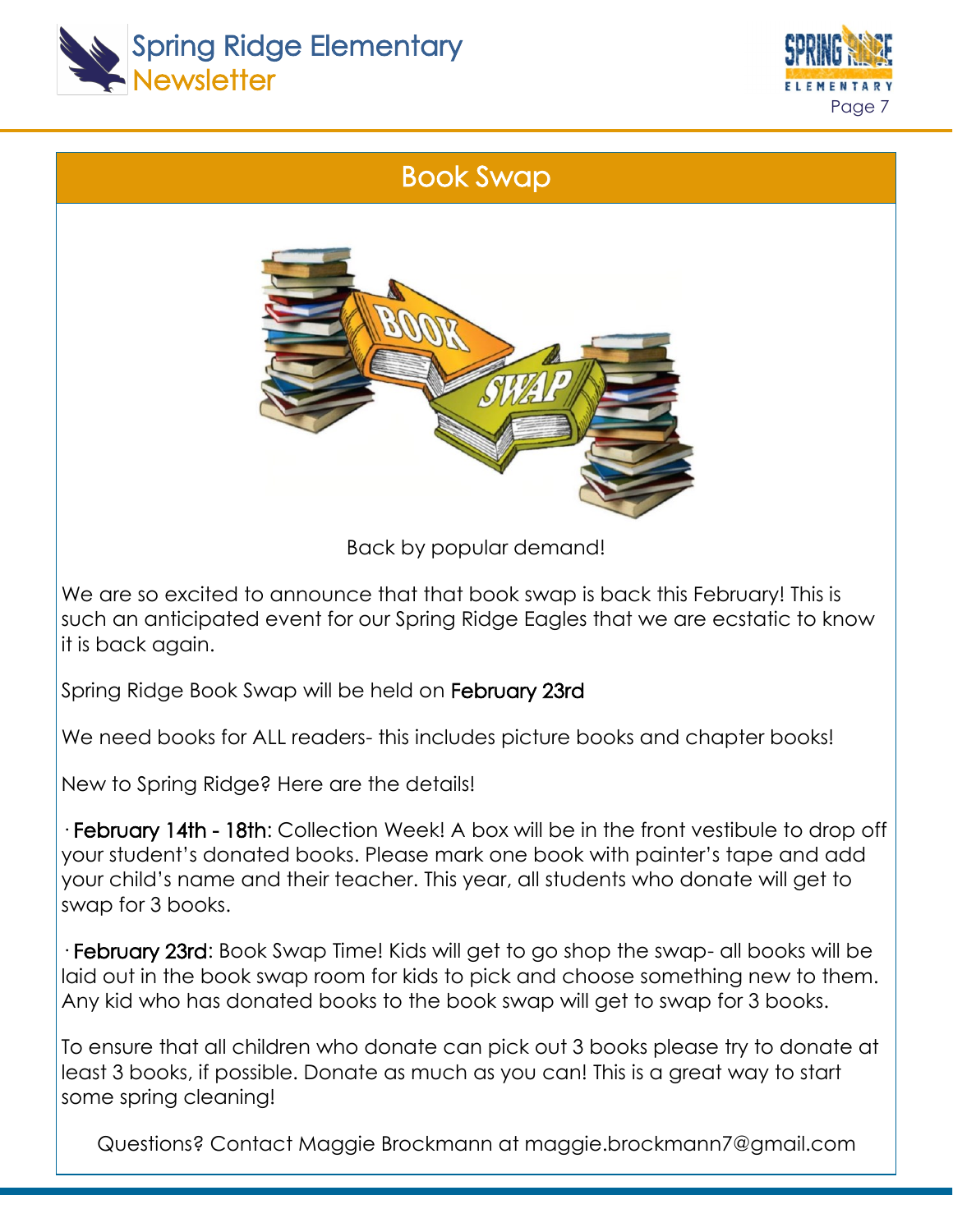



#### Support Spring Ridge

Thank you so much for your support of Spring Ridge. Below are some easy ways to show your support. If you are currently using one or more of these – THANK YOU! Your time and effort is so greatly appreciated! If you are new to these programs, please take a moment to check them out and find an easy way to show your support for our school!



How it works:

Make sure all your Amazon shopping is purchased through Smile.Amazon.com.

Go to Your AmazonSmile under Settings. Select Spring Ridge PTO as your supporting charity and you're done.

Amazon will donate a portion of each purchase to our PTO. It's that easy!



Bakers shoppers: We need your help!!!

Login to your Baker's account online and enroll your Plus Card in the community rewards program. [www.bakersplus.com/communityrewards](https://www.bakersplus.com/communityrewards)

Organization Name: SPRING RIDGE ELEMENTARY PTO Organization Number: YT880 That's it! Every time you shop, Spring Ridge will

receive a percentage of what you spend.



TAGG: Together A Greater Good How the App Works –

Step 1: Download the TAGG app.

Step 2: Visit participating businesses and snap a photo of your receipt. Step 3: Select which Cause to support (Spring Ridge Elementary PTO) and the business will donate to the PTO.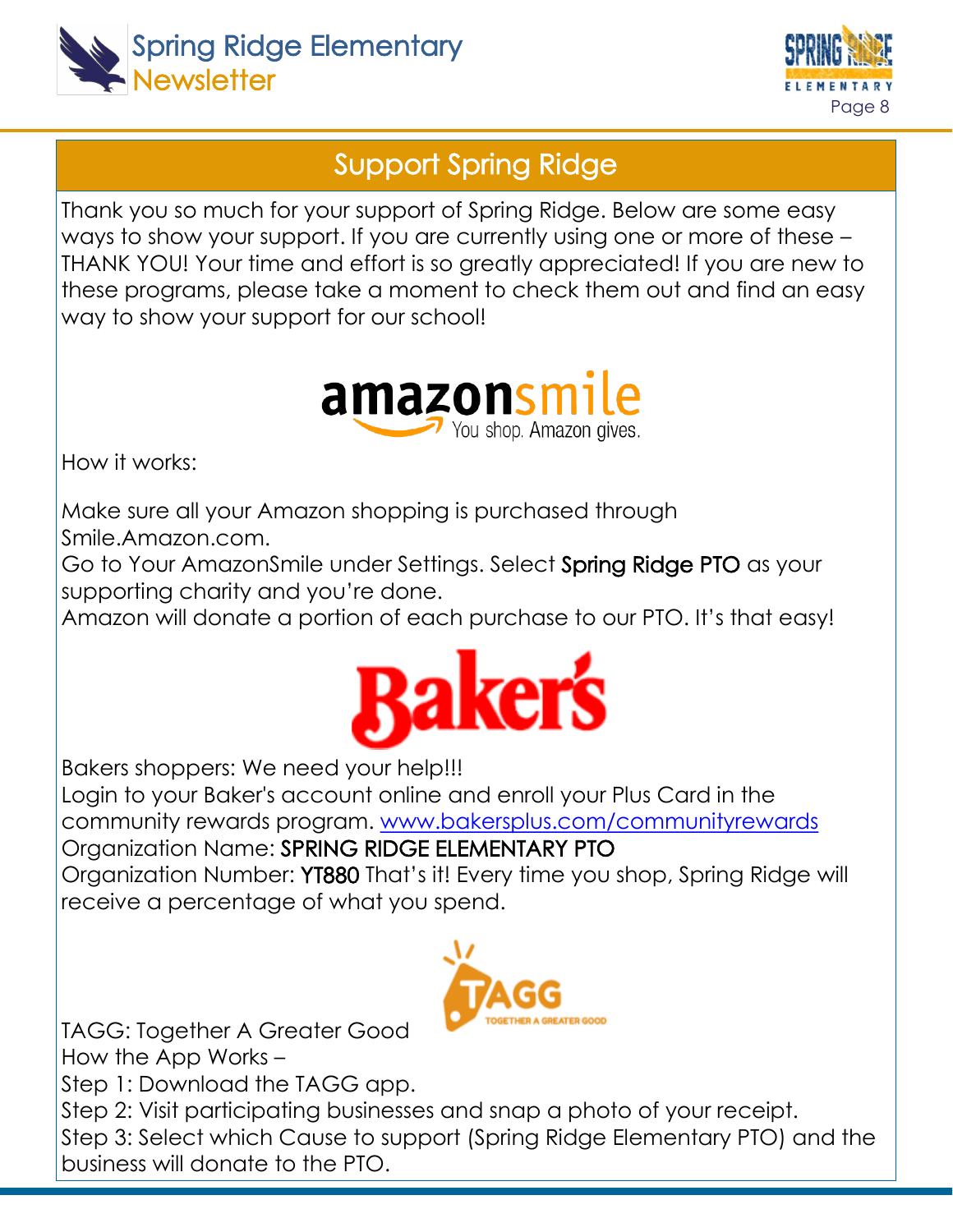



#### PTO Election Information

The election of the PTO officers for the 2022-2023 school year is just around the corner! Each year, we elect a new Vice-President, Treasurer and Secretary to our Executive Board. A brief description of each position is listed below. A few hours of your time each month is all it takes so we hope you will consider one of these positions. If you have any questions, please refer them to a member of our nominating committee.

Vice-President- The office of Vice-President shall be filled by election to serve a one-year term as Vice-President followed by a one-year term as President. The Vice-President conducts

PTO meetings when the PTO President is not available, helps with committees as needed, assists the President with the performance of his/her duties, and is available to help with all PTO business. The Vice-President is also responsible for coordinating and handling all aspects of our monthly Family Fun Nights and organize the school supply kits.

Secretary- The Secretary is responsible for keeping an accurate record of all meetings of the organization as well as the Executive Board and for providing copies of meeting minutes to the officers and the organization. The secretary will also reconcile the monthly bank statements, post the minutes from each meeting on the website, purchase/send greeting cards and thank you notes when necessary, and prepare announcements of monthly PTO meetings and other activities as needed.

**Treasurer-** The Treasurer is responsible for receiving all monies of the organization, checking the PTO drawer for bills and reimbursement forms a minimum of twice a week, paying all bills on or before their due date, keeping an accurate record of receipts and expenditures, and disbursing funds as authorized by vote of the organization or the Executive Board. The Treasurer is also responsible for providing the PTO President with a current budget report at least two days prior to each monthly meeting and for presenting this report at each PTO meeting.

As outlined in the bylaws, the office of Treasurer and Secretary are elected to serve a one year term and are eligible for re-election to the same office. These officers may serve at any one position for a maximum of two years. No officer, excluding the school principal, shall serve on the Executive Board for more than three years.

The Nominating Committee will present the nominations for officers at the March 7th meeting and the election of officers will be held at the April 4th meeting.

If you are unable to become an officer at this time, please consider becoming a chairperson/co-chairperson of one of our PTO committees. Contact Marie Troya marie\_troya@yahoo.com

See Page 10 for PTO Officer Nomination Form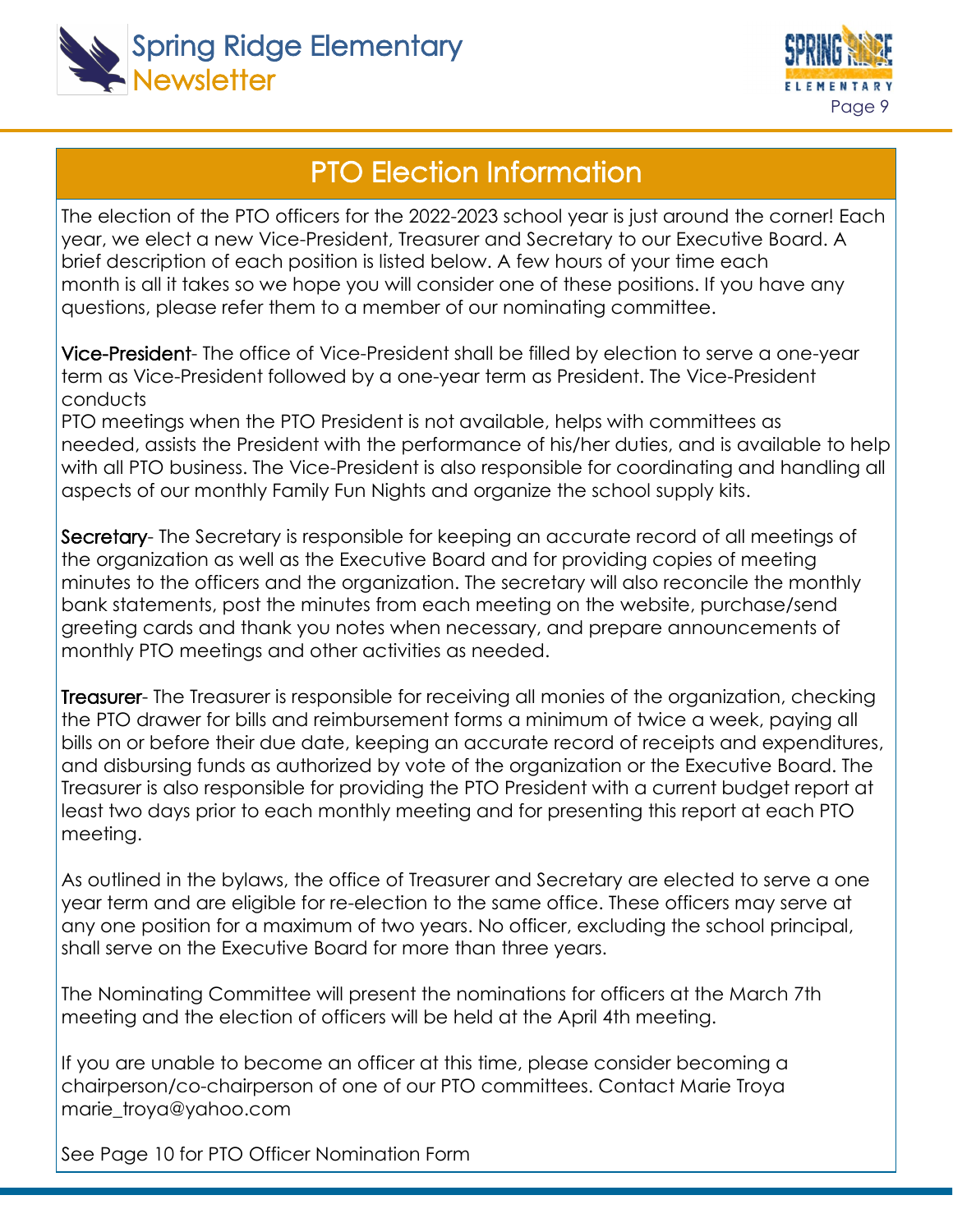



| Please complete the attached PTO Nomination Form indicating how you<br>might like to become involved with the Spring Ridge PTO. Please return the<br>completed form to the school by February 28th, 2022.                                                                                                                              |
|----------------------------------------------------------------------------------------------------------------------------------------------------------------------------------------------------------------------------------------------------------------------------------------------------------------------------------------|
| <b>PTO OFFICER NOMINATION FORM</b>                                                                                                                                                                                                                                                                                                     |
| :Name<br>Phone Number_______________________________                                                                                                                                                                                                                                                                                   |
| 1 am interested in serving on the 2022/2023 PTO Executive Board                                                                                                                                                                                                                                                                        |
| Vice-President<br>; Treasurer<br>_Secretary                                                                                                                                                                                                                                                                                            |
| __I would like to nominate __________________________________<br>for the                                                                                                                                                                                                                                                               |
| $\frac{1}{2}$ I am unable to be an officer at this time. However, I am interested in<br>becoming a chairperson/co-chairperson for one of the PTO committees.<br>This is the committee I am interested in:                                                                                                                              |
| : <del>Contact me at: ________________</del> ___                                                                                                                                                                                                                                                                                       |
| <b>Staff Appreciation</b>                                                                                                                                                                                                                                                                                                              |
| During this year, with so much going on, we want to thank you for helping us recognize our<br>Super Hero faculty and staff members each month!<br>During the month of March, like other Elkhorn Schools, Spring Ridge will be participating in<br>teacher appreciation week from March 7 - 11. Stay tuned for some fun ideas about how |
| we will get the kids involved in recognizing all their teachers!<br>Like we do each year, we are also looking for cash donations to support our efforts. We will<br>be collecting through March 4th.                                                                                                                                   |
| You can contribute using PayPal: https://www.paypal.com/paypalme/SpringRidgePTO. Or<br>send a check payable to the Spring Ridge PTO. Please indicate in the memo line: F/S<br>Appreciation.                                                                                                                                            |
| Stay tuned for more information, and please email Leslie Stubbendieck<br>(leslie.stubbendieck@gmail.com) or Tami Candy (tamicandy81@gmail.com) with<br>questions or volunteer for the committee!                                                                                                                                       |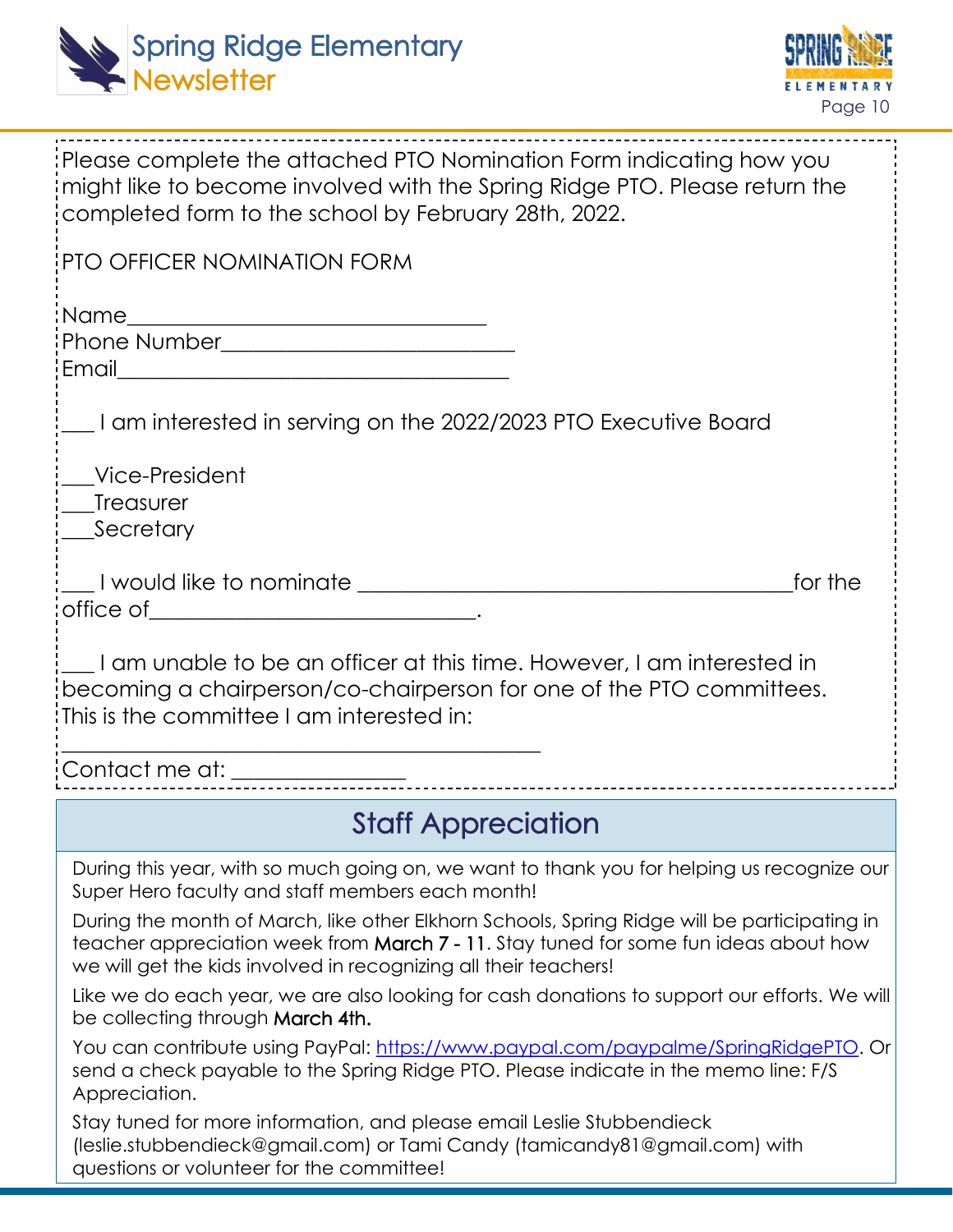



## 5th Grade Graduation



We are excited to be planning 5th grade graduation!

We will be sending out a google document via email as it pertains to grad ads, field day t-shirts, graduation after party and pictures needed for graduation videos. So be on the lookout for our email!

#### CONGRATULATE YOUR 5TH GRADE GRADUATE WITH A GRAD AD

For only \$5, you can place a yearbook GRAD AD for your son or daughter that includes a message from your family and a picture.

Please send your child's picture (saved as a high-resolution JPG file and LABELED with his/ her name) to Spring Ridge 2022 Grad Ads@gmail.com by March 1st. Feel free to use a baby, toddler or more recent picture.

You may remit your payment via PayPal

<https://www.paypal.com/paypalme/SpringRidgePTO> Please add note: GRAD AD and your student's name. To avoid a service fee please use the family and friends option when paying via PayPal.

Or send a \$5 check made payable to Spring Ridge PTO please include a note that it is for GRAD AD with your student's name.

#### Graduation After Party

We are excited to announce that we will have our after-graduation party at Sky Zone from 1:00-3:00 pm. The cost will be \$20 per child and will cover the cost of jumping, socks, pizza and a beverage. You will need to go onto the Sky Zone website and complete the wavier.

[https://waivers.adv.centeredge.io/age-verification?siteid=c9c4acb7-ba92-42d7-90de](https://waivers.adv.centeredge.io/age-verification?siteid=c9c4acb7-ba92-42d7-90de-f077688225ae&returnUrl=https:%2F%2Fskyzoneomaha.centeredgeonline.com)[f077688225ae&returnUrl=https:%2F%2Fskyzoneomaha.centeredgeonline.com](https://waivers.adv.centeredge.io/age-verification?siteid=c9c4acb7-ba92-42d7-90de-f077688225ae&returnUrl=https:%2F%2Fskyzoneomaha.centeredgeonline.com)

Please pay by May 1st via check made out to Spring Ridge PTO, RE: Skyzone or via same PayPal account, Note: Sky Zone. To avoid a service fee please use the family and friends option when paying via PayPal. We could still use parent volunteers at Sky Zone!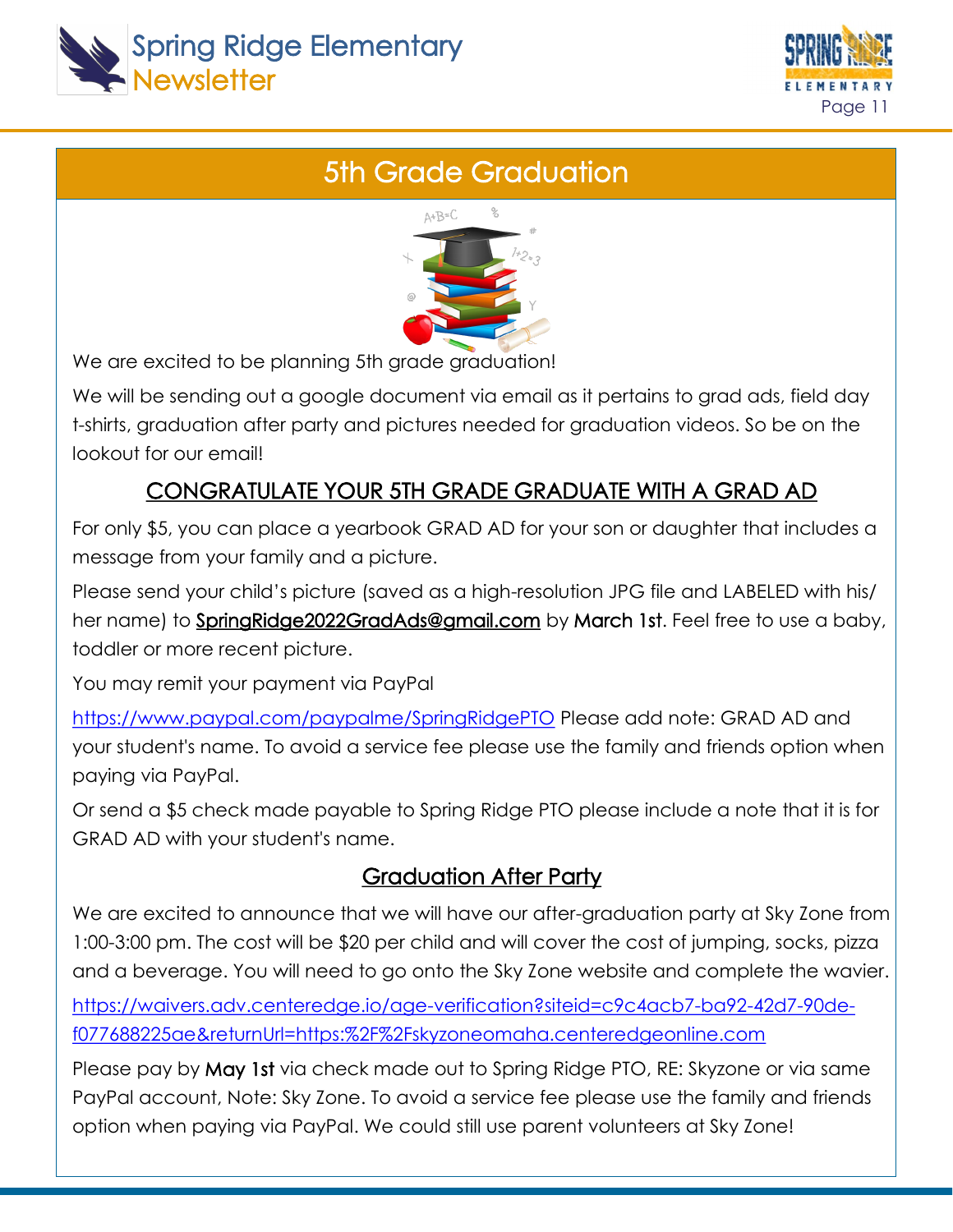



### 5th Grade Graduation (continued)

#### 5th Grade Graduation Video

We are planning a fun video for the 5th grade celebration. We are asking Parents of fifth graders to find pictures and short video clips (cut to less than 30 seconds) for the video. At minimum, we ask that each parent submit a favorite Kindergarten picture and a recent (5th grade only) picture of your student(s). All pictures are due by April 8th, 2022. Additionally, we would love any group pictures or videos from the last six years from school functions. These may be pictures from classroom parties, first/last days of school, Eagle Report, Carnival, Bingo 4 Books, Destination Imagination, or any other activities or events that took place on school grounds. We prefer the picture or video contain at least three students. Please do not submit non-school related pictures - e.g. individual pics, playdates, birthday parties, sports teams, etc.

Once you have chosen & edited your photos/videos, save them to your device. Then add them to our Spring Ridge 5th Grade Photo Stream on Google Photo:

<https://photos.app.goo.gl/s7UZTPyUJ6LbLZZ46>

Detailed pictorial instructions below.

|    | 1. Access the Spring Ridge 5 <sup>th</sup> Grade Photo Stream on Google Photos:<br>https://photos.app.goo.gl/s7UZTPyUJ6LbLZZ46 |
|----|--------------------------------------------------------------------------------------------------------------------------------|
| 2. | In the top right hand corner of the page, click the icon to add photos:                                                        |
|    | $\circledcirc$ $\leq$ :<br>⊞<br>陆                                                                                              |
|    | <b>Add photos</b>                                                                                                              |
| 3. | In the top right hand corner click "Select from computer":                                                                     |
|    | Select from computer<br>Done                                                                                                   |
|    | 4. Locate your selected photos on your computer/device, and select them. Then add to<br>photo stream.                          |
| 5. | In the top right corner, click on the Activity icon:                                                                           |
|    | ः<br>تما<br><b>View activity</b>                                                                                               |
|    |                                                                                                                                |
|    | 6. Your photos should appear in the Activity feed. Click "Say something" in the bottom right<br>corner:                        |
|    | m<br>Say something                                                                                                             |
|    | 7. Enter the following information for your photos you uploaded: [Family Name, Students<br>Full Name, Teacher's last name].    |
|    |                                                                                                                                |
|    |                                                                                                                                |

Finally, your child will receive a free t-shirt to wear to track and field day in May.

If you have any questions OR would like to VOLUNTEER to help with 5th Grade Graduation, please contact Katie Ebers kjebers@yahoo.com or Karamie Vala kbfly@hotmail.com